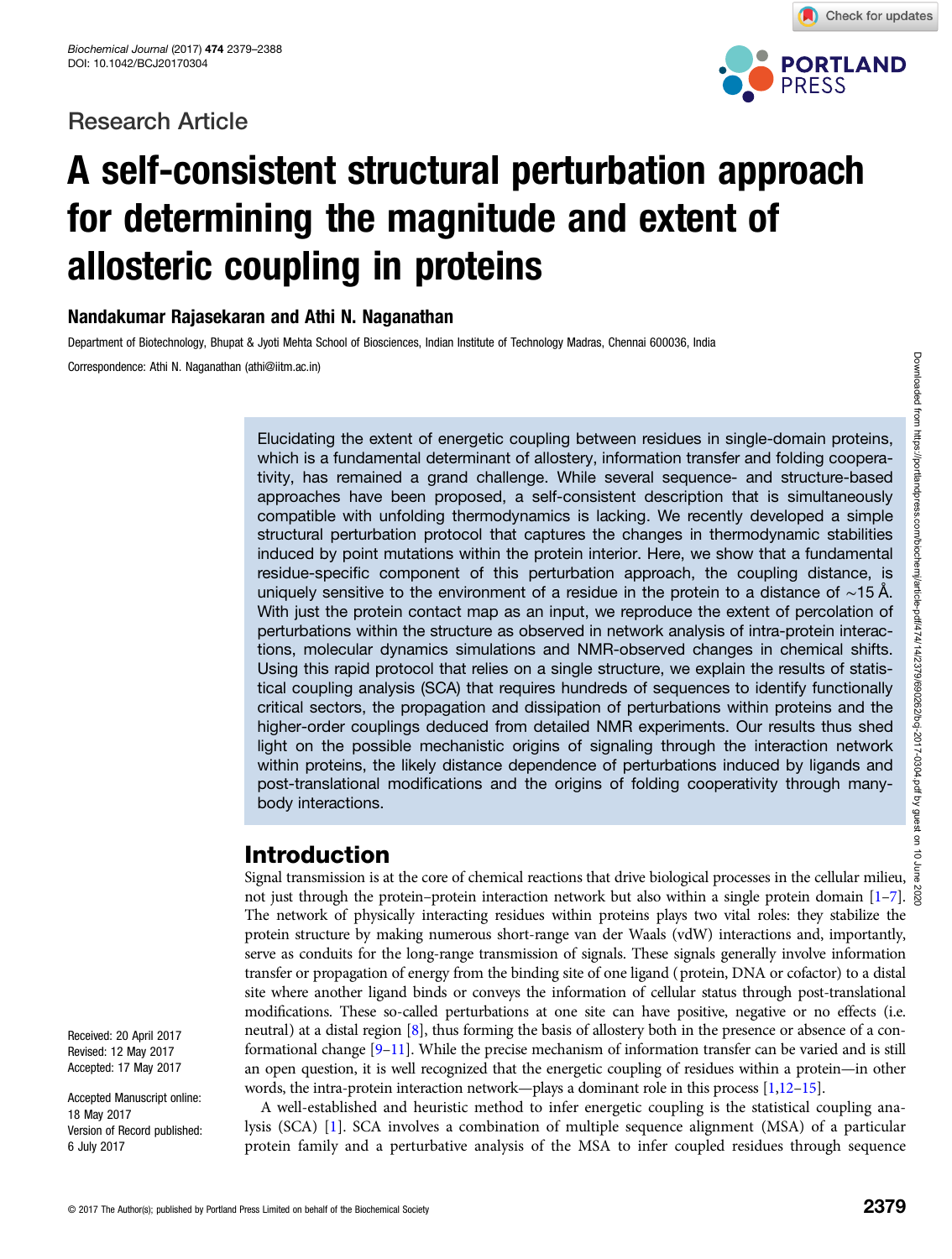

co-variation. Other avenues involve experimentally intensive double-mutant cycles [\[12\]](#page-8-0) or a combination of elastic network models of proteins and normal mode analysis [\[16](#page-8-0)–[18\]](#page-8-0). While these methods have contributed to the understanding of specific systems, an inclusive answer to the question on the extent and magnitude of energetic or thermodynamic coupling has remained elusive. In particular, modeling the extent of energetic coupling requires an understanding of the strength and distribution of the local and non-local interactions within a protein structure, and this is explicitly available through mutational studies. It is also well known that most mutational effects, particularly those that perturb the interaction network within the protein interior, are destabilizing [\[19\]](#page-8-0) ( perturbation of solvent-exposed charged residues can result in non-trivial effects [\[20,21\]](#page-8-0)). Reproducing these thermodynamic signatures is therefore a critical requirement for any model as the same set of interactions that are perturbed upon mutations are the ones that 'transmit' signals upon ligand or protein binding or post-translational modifications [\[5\]](#page-8-0).

In this regard, employing a multi-model approach involving interaction network analysis using network theory and all-atom molecular dynamics (MD) simulations, we recently showed that the effect of mutations propagate into the structure as far as ∼15−20 Å from the mutated site and dissipate exponentially mimicking experimental observations [[22](#page-8-0)]. Simplifying the distance dependence to two interaction shells around a perturbed residue (see Supplementary Figure S1A, for a simple schematic) and recasting these results into the Wako-Saitô-Muñoz-Eaton (WSME) model [[23](#page-8-0),[24](#page-8-0)], it was possible to estimate the partitioning of destabilization energy in the first  $(x_1)$  and second shell  $(x_2)$  of interactions (radius 6 Å each) [[22](#page-8-0)]. The partitioning is found to be 0.50:0.20  $(x_1:x_2)$  and is also weighted by the nature of the mutation (Mut). These observations can be concisely represented in the form of an empirical relation below with respect to the perturbed wild-type (WT) residue i:

$$
\Delta Q_{i,j} = Q_{i,j}^{\text{WT}} x_1 (1 - n_{\text{Mut}} / n_{\text{WT}})
$$
  
\n
$$
\Delta Q_{j,k} = Q_{j,k}^{\text{WT}} x_2 (1 - n_{\text{Mut}} / n_{\text{WT}})
$$
\n(1)

where  $Q_{a,b}$  is the number of heavy atom contacts within a specific cut-off (say, 6 Å) between residues a and b that is obtained from a contact map;  $\Delta Q$  represents the loss of interactions (or the derived perturbations) between pairs of interactions between neighbors in the first shell of residue i (defined by j), and between the first shell and second shell neighbors (k); and n is the number of atoms corresponding to residue i in the wild-type ( $n_{\text{WT}}$ ) or in the mutated residue ( $n_{\text{Mut}}$ ), respectively ([Figure 1A\)](#page-2-0). An equivalent version of equation (1) in terms of van der Waals interaction energy is provided in reference [\[22\]](#page-8-0). This structural perturbation approach is able to reproduce the changes in stabilities induced by 375 point-mutations in 19 different protein structures, highlighting that it is faithful to protein destabilization thermodynamics [\[22\]](#page-8-0). Importantly, it suggests that the effect of any perturbation percolates into the second shell of interactions and also dissipates as  $x_2 < x_1$ .

Because the interaction network serves as a conduit for signals, the empirical approach discussed above (eq. 1) can potentially shed light on the degree of coupling between protein residues. Does it therefore capture the exponential dissipation of mutational effects observed in network analysis, MD simulations and experiments? [[22](#page-8-0)] Does the observed propagation obtained from the perturbation of residues in just a single structure explain the allosteric coupling between residues gleaned from the SCA that requires hundreds of sequences? Understanding the extent of energetic coupling would also shed light on the remarkably cooperative folding behaviors of proteins that has its origins in the nature of the interaction network. In fact, it is well established from theory [\[25\]](#page-8-0), off-lattice models of proteins [\[26,27\]](#page-8-0) and detailed NMR experiments [[28](#page-8-0),[29](#page-8-0)] that packing effects arising from both the first shell of interactions around a residue or even the second shell (i.e. neighbors of first shell residues) contribute to the cooperative folding of proteins. Signaling through the interaction network within proteins and folding cooperativity are therefore two distinct but related aspects of the same problem, and understanding one will necessarily reveal insights into the other. Specifically, can the perturbation approach (eq. 1) predict the degree of residue-level thermodynamic coupling gleaned from detailed NMR experiments that employ temperature as a perturbation?

# Methods

## Predicting the changes in thermodynamic stability induced by mutations

The changes in protein stability upon point mutations in the hydrophobic core of proteins are predicted using the Ising-like Wako-Saitô-Muñoz-Eaton (WSME) model [[23,24](#page-8-0)] with energy terms for packing, solvation and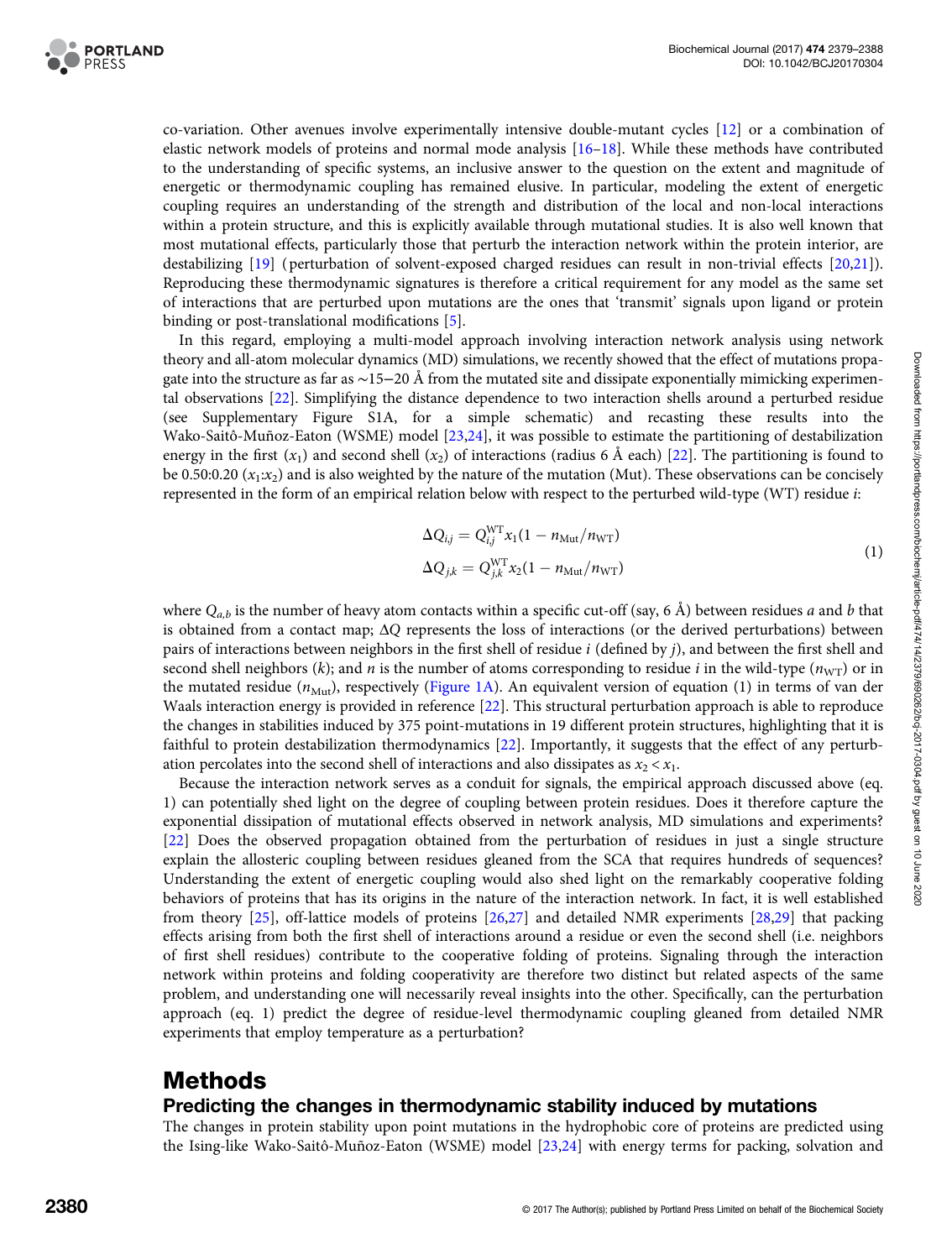

<span id="page-2-0"></span>

**Residue Index** 



(A) A schematic of the contact map (Q map; upper triangular matrix) and the ΔQ map (lower triangular matrix). A uniform-color code for the first- and second-shell is employed for the sake of clarity. The mutated residue is shown in red while the first- and second-shell neighbors are shown in dark blue and dark green, respectively, in the upper triangular matrix (also see Supplementary Figure S1A for a simplified schematic). Gray squares represent interactions that are unperturbed. Upon introducing a perturbation according to equation (1), the number of contacts of only the first- and second-shell neighbors of the perturbed residue is decreased by a factor, resulting in the ΔQ map (lower triangular matrix). (B) A plot of the propagation of perturbations as seen by ΔQ as a function of distance from the perturbed site for every single residue of ubiquitin (PDB id: 1UBQ) and bACBP (2ABD).  $C_{\alpha} - C_{\alpha}$  distances are employed here and throughout the manuscript. The large scatter in panel **B** is a result of the diversity in the residue environment that is explained in [Figure 2](#page-3-0). The exponential fits are, however, well defined with a fitting error of ∼0.06 Å.

electrostatics, following the protocol prescribed previously [[20,30](#page-8-0)]. The following four parameters are fixed for all the proteins: van der Waals interaction (vdW) energy per native heavy-atom contact from the contact map  $(\xi = 70.5 \text{ J mol}^{-1})$ ; heat capacity change per native contact  $(\Delta C_p^{\text{cont}} = -0.36 \text{ J mol}^{-1} \text{ K}^{-1})$ ; entropic cost for fixing a residue in the native conformation ( $\Delta S_{\text{conf}} = -16.5$  J mol<sup>-1</sup> K<sup>-1</sup> per residue); and the *m*-value per residue for deriving a chemical unfolding curve ( $m_{res} = 0.1 \text{ kJ mol}^{-1} \text{ M}^{-1}$ ), apart from the pH (7.0) and ionic strength conditions (0.05 M). Since we are interested in predicting only the relative changes in stability upon point mutations, the absolute values of the parameters are not critical. Here, we employ the average numbers from a previous detailed analysis [[22](#page-8-0)]. An all heavy-atom based contact map with a distance cut-off of 6 Å, that excludes nearest neighbors is used for calculating van der Waals interactions. This contact map is provided as an input to calculate total partition function employing the transfer-matrix formalism of Wako and Saitô [\[23\]](#page-8-0) from which an unfolding curve is derived. The unfolding curves thus generated are then fitted to a two-state model, thus yielding the stability at zero denaturant concentration for the wild-type protein ( $\Delta G_{\rm WT}$ ). A more detailed description of the model and its energy terms can be obtained from our previous works [\[20,30](#page-8-0),[31](#page-8-0)].

The mutational effects are predicted (i.e.  $\Delta G_{\text{mut}}$ ) by using identical parameters to those above and by modulating the van der Waals interactions of the mutant using the fixed relation given below:

$$
E_{\text{vdW}}^{\text{mut}(i,j)} = E_{\text{vdW}}^{\text{WT}(i,j)} (1 - x_1(1 - n_{\text{mut}}/n_{\text{WT}}))
$$
  
\n
$$
E_{\text{vdW}}^{\text{mut}(j,k)} = E_{\text{vdW}}^{\text{WT}(j,k)} (1 - x_2(1 - n_{\text{mut}}/n_{\text{WT}}))
$$
\n(2)

where *i* is the mutated residue, *j* refers to first shell neighbors and  $k$  refers to second shell neighbors of the mutated residue. The pair-wise van der Waals interaction energies (E) are weighted by the nature of the mutation (the number of atoms in mutated residue  $n_{\text{mut}}$  or wild type  $n_{\text{WT}}$ ) and an empirical factor  $(x_1 \text{ or } x_2)$  to denote the extent of fractional destabilization  $(0 < x_1, x_2 < 1)$  in the first and second shells (Supplementary Figure S1A). A value of 0.5 and 0.2 was employed for  $x_1$  and  $x_2$ , respectively, and with equal shell radii of 6 Å as prescribed previously [[22](#page-8-0)]. This was arrived at from a detailed analysis of more than 20,625 unfolding curves and different first-/second-shell radii (including 6 and 6 Å, 6 and 5 Å, 6 and 4 Å, 5 and 5 Å, 5 and 4 Å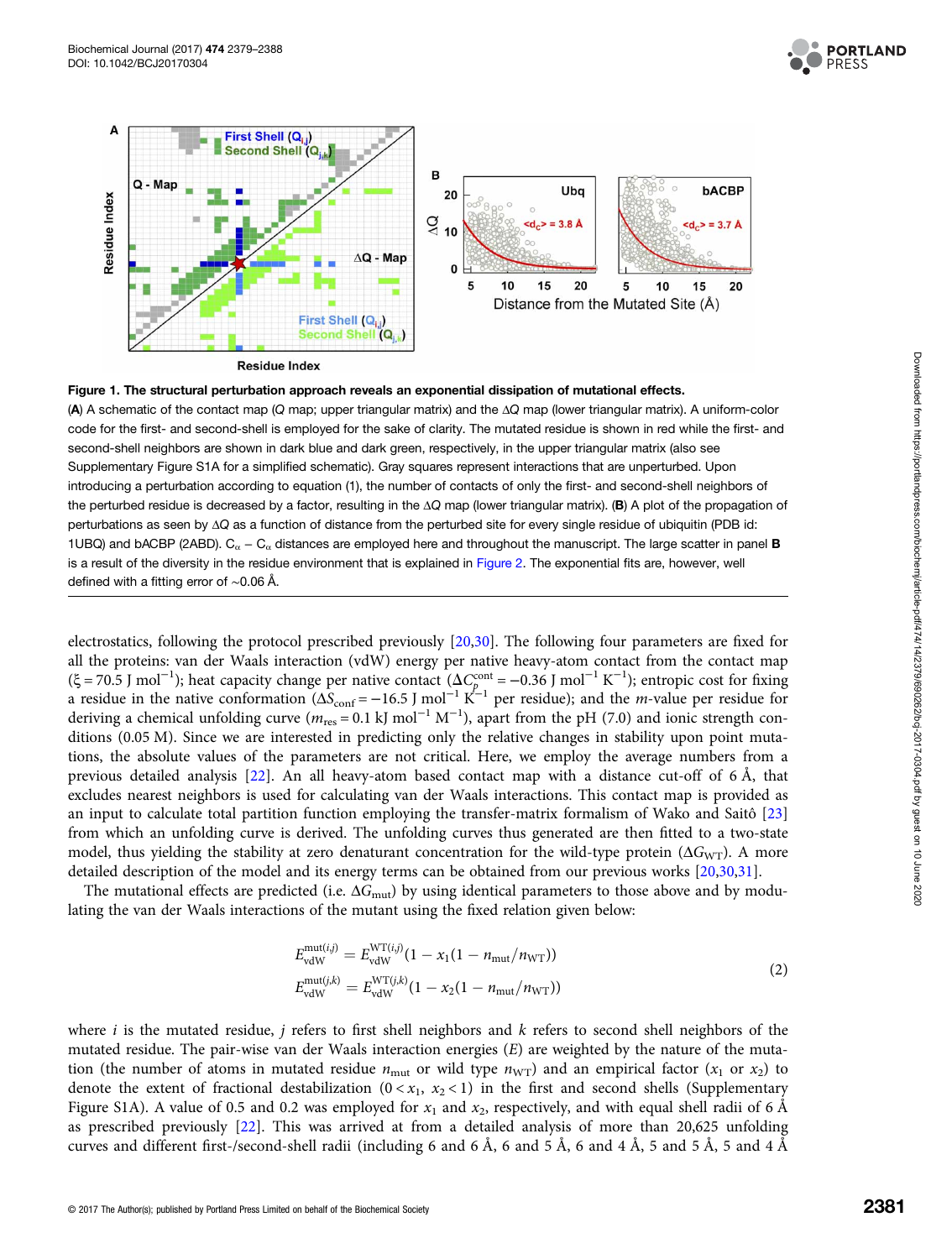<span id="page-3-0"></span>



#### Figure 2. Understanding the coupling distance.

(A and B) Representative examples of the differences in the exponential dissipation upon perturbation of a buried (panel A) and a solvent-exposed residue (panel B). The exponential fit it shown in red together with the 95% confidence interval (shaded areas). (C) Residue-wise coupling distances of ubiquitin. The cyan and pink shades represent beta-strands and alpha helices, respectively. (D) The dependence of coupling distance on the relative solvent accessible surface area (rSASA) extracted from a perturbation analysis of six proteins used in this study. The red line is a linear fit to the data in gray circles while the green circles represent the averages over rSASA bins of size 0.1 units.  $(E)$  Distribution of coupling distances. Residues with  $d<sub>C</sub>$  higher than the mean of 3.5 Å (shaded area) are potentially strongly coupled to their neighbors. It is important to note that only the empirical relations in equation (1), apart from the contact map, are required for predicting the  $d<sub>C</sub>$  values.

apart from various  $x_1$  and  $x_2$  combinations), which was capable of reproducing the mutational destabilizations involving 375 mutations from 19 proteins [[22](#page-8-0)].

## Rapid alanine scanning mutagenesis

Equation (2) can also be recast in terms of the pair-wise contact map (Q) and is provided in the main text (eq. 1). This essentially liberates the empirical relation from the WSME model and allows a scan of the environment of every residue in a rapid manner by inputting just the contact map and the identity of the mutation. Specifically, for an alanine scanning mutagenesis, we mutate every residue to alanine (and in the case of alanine, to glycine), except for proline and glycine, on the six proteins studied (see Supplementary Figure S1B for a flowchart). The effective change in the number of interactions expected for a given residue, ΔQ, is estimated by summing up the pair-wise terms in equation (1) (equivalent to the changes in the van der Waals interaction energy between the wild-type and mutant). This is now plotted as a function of distance from the mutated site for every residue. Note that  $\Delta Q$  is always positive in this method simply because we truncate the residue to alanine as is always done in experimental alanine-scanning mutagenesis. Potential changes to the structure introduced through mutations or local stabilizations will not be captured as the method relies solely on the contact map of the WT.

## Results

## Understanding the coupling distance

We first perform an *in silico* alanine scanning mutagenesis following the empirical relation outlined in equation (1) on six proteins with varied secondary structural contents and topologies (bACBP, Im9, SH3, Ubq, FKBP12 and Sso7d). We find that the decay of  $\Delta Q$  is exponential-like from the mutated site with a mean distance constant or a coupling distance  $(d<sub>C</sub>)$  of 3.8 Å and 3.7 for Ubq and bACBP, respectively ([Figure 1B](#page-2-0) and Supplementary Figure S2). The magnitude of  $d<sub>C</sub>$  is of the same order as observed from the interaction network perturbation analysis and MD simulations of several mutants of ubiquitin [[22](#page-8-0)] (d<sub>C</sub> ∼4.1–4.7 Å), despite this dependence not being explicitly included in the perturbation equation. Moreover, the mean  $d<sub>C</sub>$  for each of the proteins is also ∼3.8 ± 0.06 Å indicating that the average extent of coupling is largely independent of protein size or structural class (Supplementary Figure S2). It is also important to note that this structural perturbation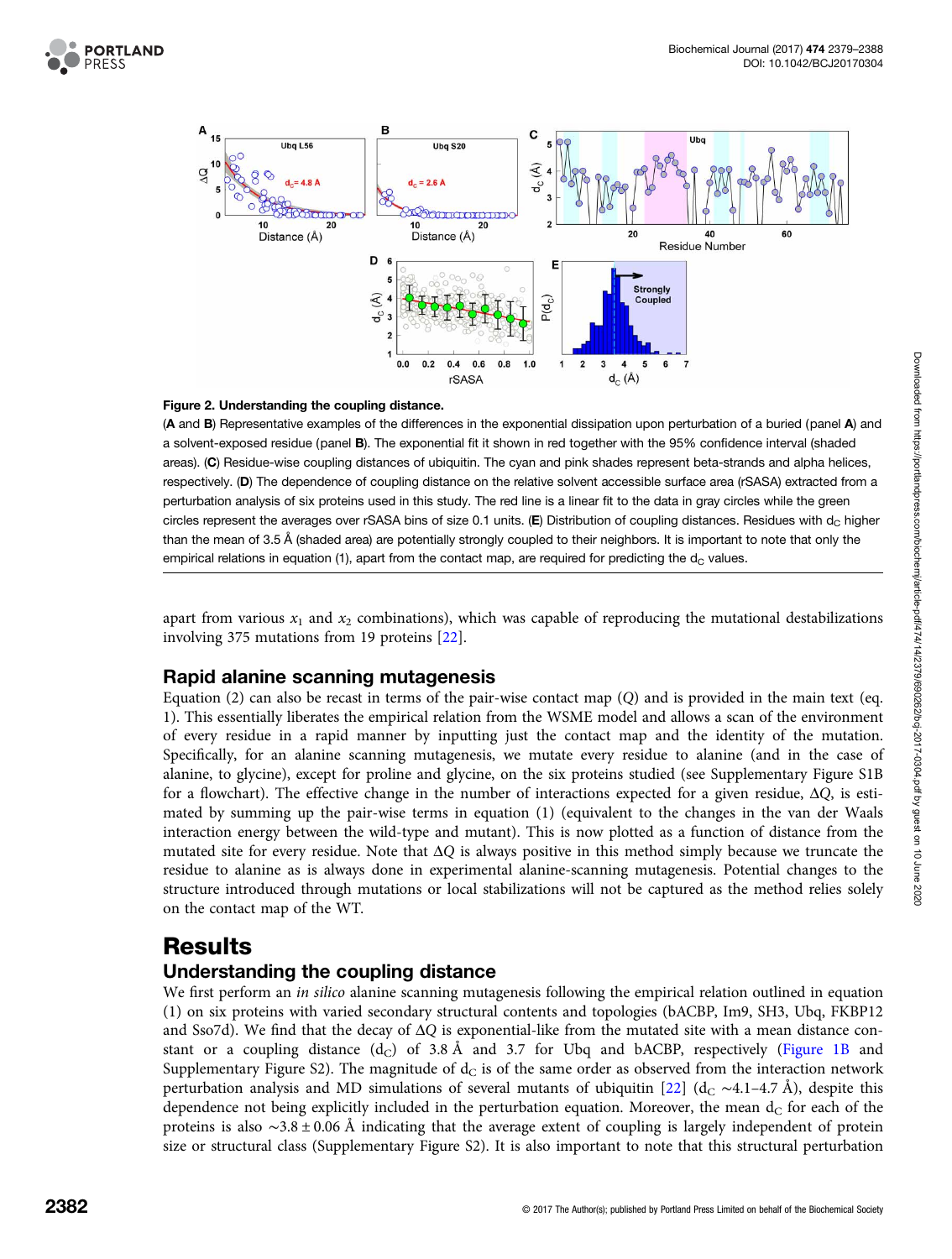

is consistent with thermodynamic experiments, as we obtain an average correlation of ∼0.8 between the experimental and predicted destabilization  $(\Delta\Delta G)$  for the six proteins when equation (1) is cast into the WSME model (Supplementary Figure S3).

The average d<sub>C</sub> can be de-convoluted into contributions from individual residues that range from ∼2 Å to  $\sim$ 5 Å for all proteins contributing to the apparent large scatter in [Figure 1B](#page-2-0) [\(Figure 2A,B](#page-3-0)). The extent of percolation into the protein structure (i.e. the distance at which no effect is felt) in these cases corresponds to ∼8 and ∼17 Å, respectively. [Figure 2A](#page-3-0) plots the ΔQ vs. distance plot for a buried residue L56 in ubiquitin that displays a coupling distance of ∼4.8 Å that is much higher than the average. A solvent-exposed residue S20, on the other hand, exhibits a smaller coupling distance [\(Figure 2B](#page-3-0)). These observations are intuitively expected, as residues whose side-chains are pointing within the hydrophobic core will be interacting with an array of residues in the crowded protein interior. The situation is the exact opposite for a solvent-exposed residue that is merely coupled to residues on the surface. In other words, buried residues will contribute to large destabilization and hence will be more conserved over evolutionary time (to avoid potential detrimental effects) compared with solvent-exposed residues (where the mutational effect is small). This is exactly what is observed in sequence-structure-based studies of protein evolution that point to a large conservation of buried residues and a weaker conservation of solvent-exposed residues [[32\]](#page-8-0). This enables a rapid exploration of sequence-function space during evolution without significantly affecting the protein stability.

A plot of the magnitude of  $d<sub>C</sub>$  as a function of sequence index reveals no apparent dependence on the protein class or topology [\(Figure 2C](#page-3-0) and Supplementary Figure S4). However, we find a weak correlation (r ∼ 0.56 and explains just ∼31% of the variance in the dataset) between relative solvent accessible surface area (rSASA) of residues in the protein structure and the corresponding coupling distances. This holds true irrespective of a global correlation or binning analysis (green in [Figure 2D](#page-3-0)). This is also evident in [Figure 2D](#page-3-0) where we find a large spread in the coupling distances even at low rSASA, indicating that  $d<sub>C</sub>$  is not just a function of rSASA. One reason for only a weak correlation is that the coupling distance is very sensitive to the local packing environment and the size of the amino acid. For example, alanine will be coupled to only a few distant residues even if it is completely buried, since the side-chain is short. The opposite holds true for a large residue that is exposed to the solvent. It can be seen that different secondary-structure elements by themselves exhibit different mean coupling magnitudes. Even within a single secondary structure, a unique pattern is evident where the  $d_C$  magnitude fluctuates between high and low; for example, adjacent residues in beta strands point to opposite coupling magnitudes while the helices display a similar pattern but with a weaker dependence (Supplementary Figure S5). These differences have their origins in the organization of residues within the corresponding secondary-structure elements: adjacent residues in beta strands have their side-chains pointing in opposite directions and if the residue is buried then it exhibits larger coupling and vice versa (Supplementary Figure S5). In other words, the coupling distance is a robust property of protein residues—since it is sensitive to the local packing environment, secondary structure, the nature of the amino acid and the relative solvent accessibility—and can potentially highlight strongly coupled residues [\(Figure 2E](#page-3-0)). Note that 'strong coupling' is a relative term and it will depend on the immediate environment of the different residues in the protein.

## Comparison with SCA predictions

The structural perturbation method we present here shows that mutating a residue at a particular site can have non-intuitive effects since most residues are coupled to residues even in their second shell, i.e. higher order effects. It therefore serves as a very powerful and a rapid avenue to probe for the extent of energetic or allosteric coupling in proteins that has been proposed to be determine dynamic allostery [\[11\]](#page-8-0) (responses at distal sites in the absence of conformational change). It should therefore be possible to recapitulate SCA observations by a mere perturbation of specific residues that can also be functionally important.

The SCA method was first applied to the protein PDZ3 ([Figure 3A\)](#page-5-0), which plays a vital role in cell signaling by aiding the assembly of multi-protein complexes [[1\]](#page-7-0). We compare the results of our perturbation approach to the more complex SCA. We perturb just four ligand-binding residues (F325, N326, H372, K380) and obtain a similar exponential dissipation of their effects with a mean coupling distance of 4.3 Å (blue in [Figure 3B\)](#page-5-0). Remarkably, this approach in itself captures most of the residues identified as energetically coupled from the SCA [[1](#page-7-0)] (cyan circles in [Figure 3B](#page-5-0)). The same holds true for the enzyme DHFR (dihydrofolate reductase; [Figure 3C](#page-5-0)), which binds to the substrate dihydrofolate and reduces it to tetrahydrofolate aided by the cofactors NADPH and NADP<sup>+</sup>. SCA of DHFR has shown nearly 50 residues in the structure to directly affect enzyme activity [\[33\]](#page-8-0). To see if these observations can be reproduced from a simple distance dependence of the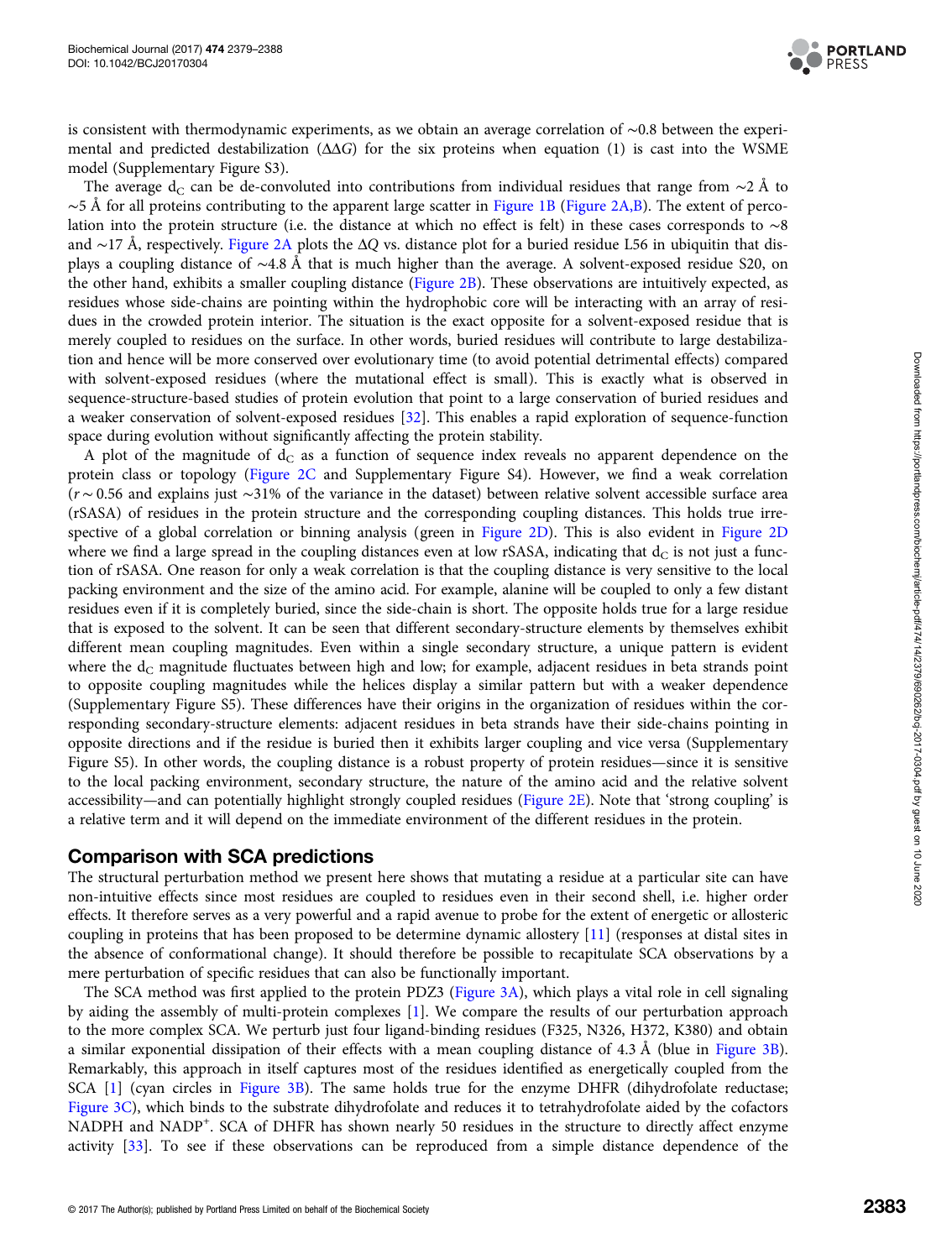<span id="page-5-0"></span>





Red curves in panels **B**, **D**, **E**, **F** and **H** represent exponential fits. (A) Cartoon of PDZ3 (PDB id: 1BFE) with the perturbed residues around the bound peptide (yellow) in red and the residues identified as energetically coupled (by employing eq. 1) in blue. (B) The effective distance dependence of  $\Delta Q$  upon perturbing the residues shown in red in panel A. Coupled residues as identified by the Statistical Coupling Analysis (SCA) are shown in cyan. (C) Structure of DHFR (1RX2) with the perturbed residues in red, coupled residues in blue, the substrate folate in yellow and the co-factor NADP in orange. (D) Same as panel B, but for DHFR. (E) Difference in backbone chemical shifts between the phosphorylated and non-phosphorylated PDZ3 as a function of distance from the C<sub> $\alpha$ </sub> of Y92. (F) Distance dependence extracted from the perturbation of Y92. (G) Model of CheY (1F4V) with the residues coupled to D57 (red) in blue and cyan. The allosteric quartet of residues is shown as sticks. (H) Same as panel F but for CheY.

dissipation of perturbation, we perturb four spatially contacting residues close to the ligands (I5, T46, I50 and I94, of which only T46 is highly conserved) resulting in a  $d<sub>C</sub>$  of 3.6 Å (Figure 3D). This perturbation approach again captures nearly 70% of the residues identified as being energetically coupled from the SCA (cyan circles in Figure 3D).

## Rationalizing the allosteric modulations of PTMs

A related phenomenon is observed in a post-translational modification (PTM) event that takes place in PDZ3. Phosphorylation of Y92 in PDZ3 has been shown to allosterically modulate the binding affinity of a peptide ligand at a distant site [[34\]](#page-8-0). Since a detailed chemical shift mapping is available from experiments, we plot the difference in chemical shifts of backbone atoms between the WT and the phosphorylated variant as a function of distance from Y92. We find that the backbone chemical shifts of distant residues are also modulated, effectively resulting in an exponential dependence with a coupling distance of 4.9 Å (Figure 3E). Perturbation analysis of PDZ3 Y92 (without considering charge-induced structural changes) reveals a  $d<sub>C</sub>$  of 4.1 Å (Figure 3F). While the experimental backbone chemical shifts cannot be directly compared to the predicted perturbations (ΔQ), the extent of propagation is very similar, suggesting that the experimentally observed allosteric modulation is a result of the propagation and dissipation of the phosphorylation event into the structure. CheY, which plays a vital role in bacterial chemotaxis, also undergoes a phosphorylation event at D57 that in turn determines the direction of flagellar rotation through regulation of binding (Figure 3G) [\[35\]](#page-9-0). A perturbation analysis of D57 results in a low coupling distance of 3.3 Å (since it is solvent exposed; Figure 3H), but the sphere of influence of perturbation still encompasses the known allosteric quartet of residues (including Y106, whose rotameric status is modified; residues in cyan sticks in Figure 3G).

## Insights into protein folding cooperativity

NMR experiments that monitor changes in the chemical environment of individual atoms in proteins with temperature indicate that higher-order couplings emerge through interactions mediated by the first-shell contacts [[28,29](#page-8-0)]. Since our method explicitly accounts for these effects, we map the changes in the number of contacts ( $\Delta Q$ ) upon perturbation of every residue in the form of a global  $\Delta Q$  map (bottom right triangle of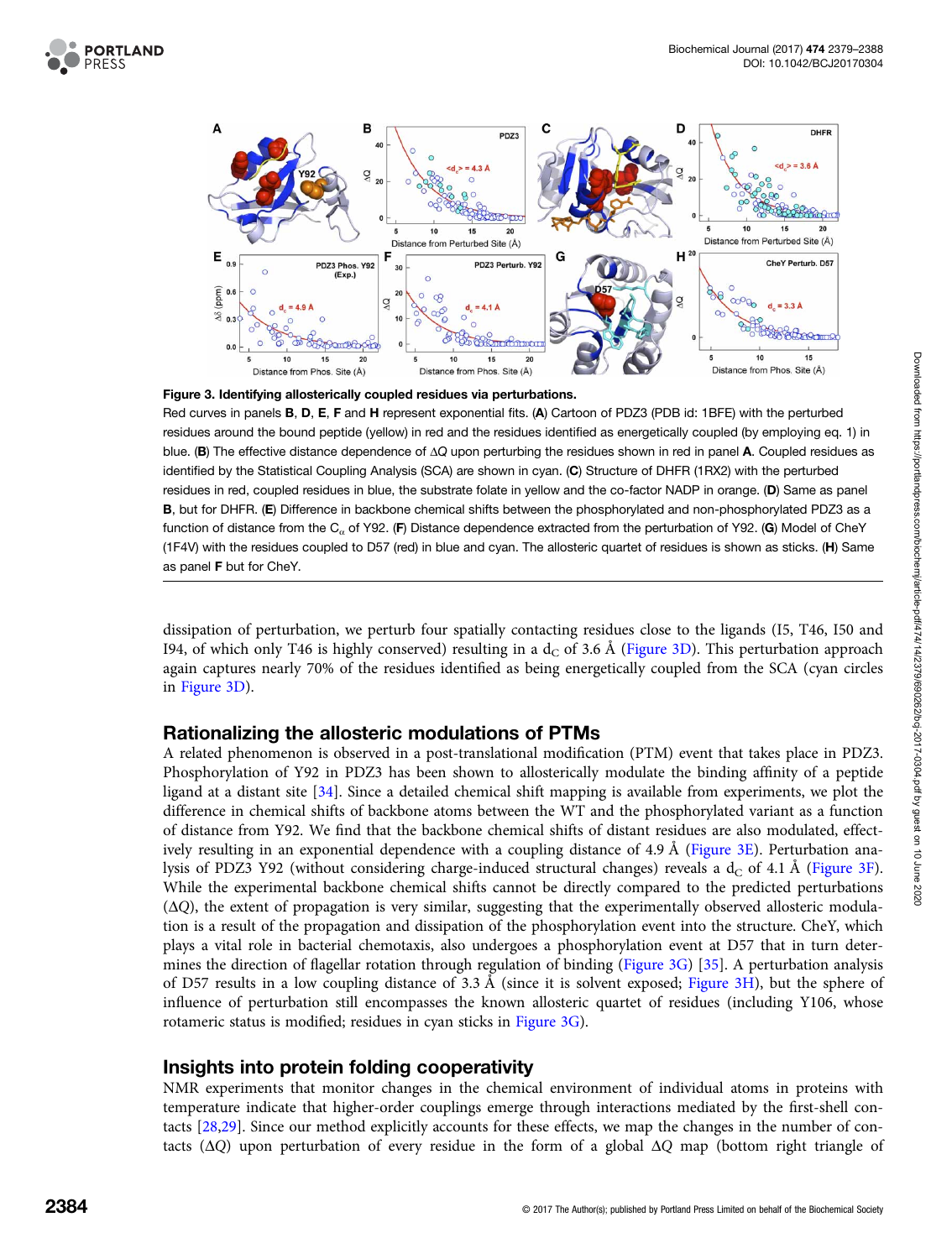



Figure 4. Higher-order interactions from ΔQ map.

The spectral color-coding in all panels goes from blue to red representing weak to strong interactions or energetic coupling (blue to red). (A) The contact map (upper left triangle) and the ΔQ map of BBL (bottom right triangle). The orange arrows represent experimentally observed long-range couplings while the yellow arrow represents the couplings observed only in the perturbation approach. (B) The  $d_C$ -map of BBL (2CYU) with the strongly coupled residues numbered. (C and D) Same as the first two panels but for gpW (1HYW). Note the alternating patterns in the cartoons originating from a combination of residue size and the surrounding packing environment.

Figure 4A,C). This is identical to the approach taken for the lower triangular matrix of [Figure 1;](#page-2-0) in this case, however, the ΔQ distribution from every residue is summed up to provide a global ΔQ map. We observe a pattern very similar to the interpretation of NMR experiments wherein additional spots expectedly appear on the ΔQ map for both BBL and gpW (Figure 4A,C). The ΔQ map is more discrete compared with the continuous pattern of experimental coupling indices, as it is derived from a discrete contact map (upper left triangles in Figures 4A and 4C). Residues with large coupling distances are concentrated in the hydrophobic core, as noted before (Figure 4B). For example, in BBL, we observe that L9 and several residues of the second helix mediate an array of non-local contacts exactly as seen in experiments [\[28\]](#page-8-0) (orange arrows in Figure 4A). Interestingly, I6 seems to interact strongly with several residues farther along the sequence (yellow arrow in Figure 4A); however, this is not observed in experiments. This possibly arises from the use of a single structure as a representative of possibly a heterogeneous native ensemble, thus over-estimating the coupling.

In gpW, we observe several long-range couplings, particularly between the two strands and the rest of the structure, which are similar to experimental observations [\[29](#page-8-0)] (orange circle in Figure 4C). However, the two strands of gpW exhibit low coupling ( $\langle d_C \rangle$  of ∼3.5 Å), since they interact only weakly with the hydrophobic core defined by the two helices. This weak coupling potentially contributes to the population of a partially structured state during the folding of gpW in which both the strands are disordered [\[36](#page-9-0)]. The second helix has a higher mean coupling distance (more oranges and reds in Figure 4D;  $\langle d_C \rangle \sim 4.1$  Å) compared with the first helix ( $\langle d_C \rangle \sim$ 3.8 Å) consistent with NMR experiments that indicate the second helix to be more stable. These results highlight that variations in energetic coupling within a single protein domain determine the effective folding cooperativity, as previously noted. Furthermore, the large dispersion in the  $\Delta Q$  map suggests that a residue can be considered as 'fully folded' only when the second-shell of interactions is also formed; this aspect is generally not considered in protein folding models, including the ones employed by us (i.e. the WSME model).

# **Discussion**

The residue-level structural perturbation approach we propose here simultaneously explains experimental protein destabilization energetics and the results of sequence-based statistical coupling analysis. This selfconsistency, we believe, is an important requirement to model dynamic allostery since signal transmission necessarily takes place through the network of interactions within proteins. The propagative effect is not just restricted to mutations, but is also surprisingly consistent with the effects of ligand binding and posttranslational modifications on proteins. Our results further explain a recent meta-analysis of the conservation patterns in enzymes [[37](#page-9-0)]; it was found that residues up until 20–25 Å away from the active site exhibit minimal mutational rate compared with the rest of the structure, suggestive of long-range coupling among residues. We find that such couplings arise merely from a combination of distance proximity, as originally proposed [[12\]](#page-8-0),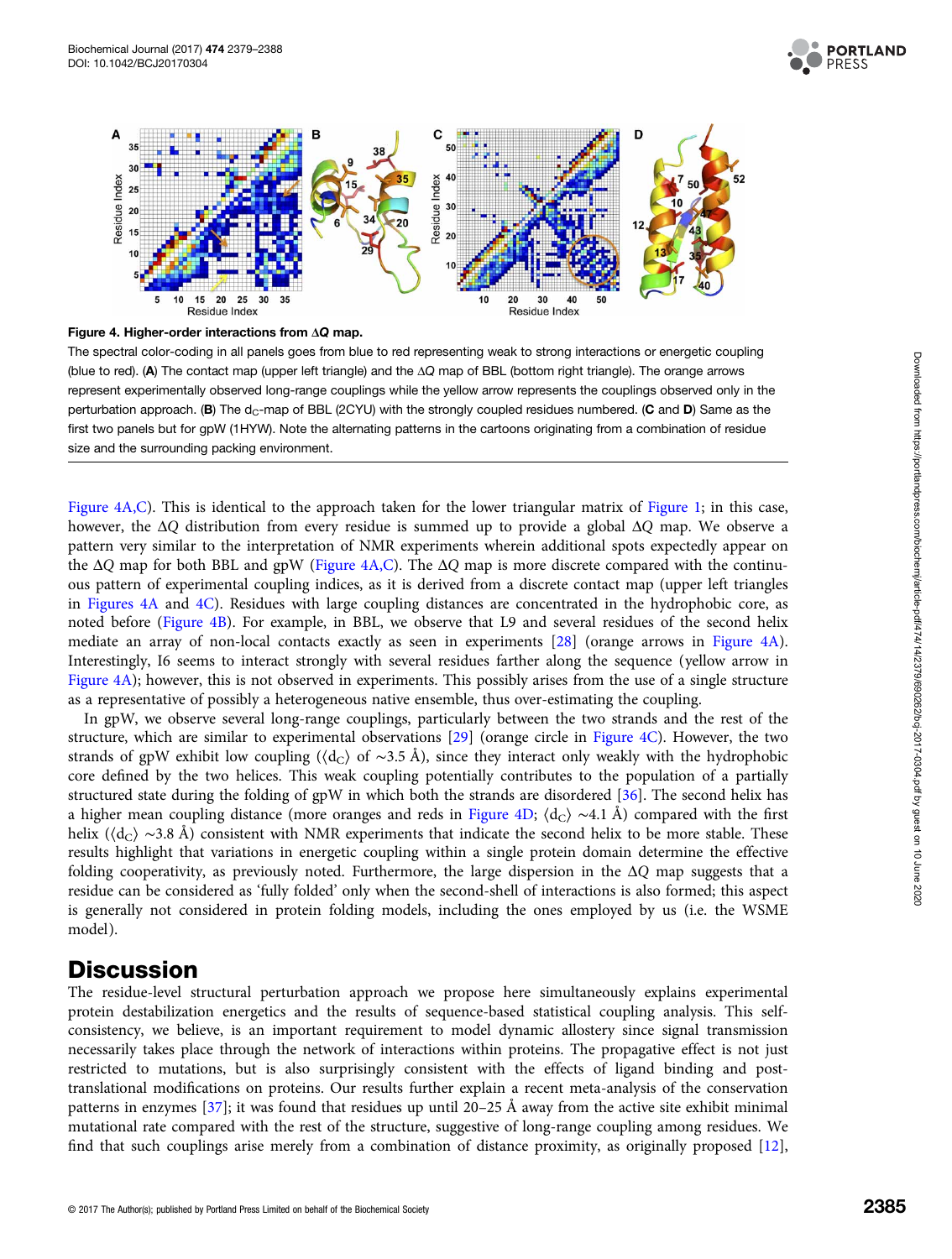<span id="page-7-0"></span>

and the propagative effect of perturbations in an interaction network. This could therefore be a generic feature of proteins or systems with multiple weak non-covalent interactions. Our observations also highlight that there are potentially numerous allosteric sites in enzymes since any residue within ∼15 Å from the active site is expected to influence enzyme activity. Our method therefore opens the door for rapidly identifying specific solvent-exposed sites or 'hot spots' that a drug molecule can bind to in order to regulate enzyme function without directly binding to the active site.

Both the SCA and the method proposed here are computational approaches and it is therefore unreasonable to expect a perfect correlation between the two. However, the large overlap between the predictions of the SCA (from numerous sequences) and that gleaned from a simple structural perturbation ([Figure 3\)](#page-5-0) suggests that our perturbation approach can be employed as a first step to identify potentially coupled residues that can further be refined by either SCA or more directly through experiments. In elastic network models (ENMs), it is generally assumed that residues separated by up to 10–15 Å are coupled through springs of either a fixed spring constant or that decay with increasing distance. Interestingly, incorporation of a distance-dependent spring constant provides a better agreement with experiments [[38](#page-9-0)]. The results of our perturbation approach points to a simple reason as to why such an assumption provides a better agreement, since the effect of any perturbation is expected to decay the farther a particular residue is from a perturbed site (the coupling is weaker; also see ref. [[22](#page-8-0)]). It is also important to note that the perturbation through alanine scanning is purely employed as a tool to probe the underlying features of the intra-molecular interaction network; the resulting output is  $\Delta Q$  as a function of residue index (or distance from the perturbed residue), which is a measure of the extent to which the perturbed residue is coupled to its neighbors, i.e. its immediate environment. Our method therefore does not report on possible local stabilization (negative ΔQ) of the protein structure. Moreover, since the perturbation approach relies on the contact map of the WT as the input, any potential changes to the structure upon ligand binding or mutation (e.g., small to large side-chain substitutions) will not be accounted for.

We also highlight how cooperativity is built into protein systems through weak higher order interactions by explicitly decoupling the environment of a residue into two shells of interactions and destabilization energies. Many-body terms (or the second-shell effects) in protein folding models should therefore provide a more realistic description of the (un)folding processes. This however, requires the folding community to consistently move beyond contact maps and introduce residue-environment-specific energy terms in structure-based models, similar to the amino acid 'burial' code pioneered by de Araujo and Onuchic [[39\]](#page-9-0). However, a more detailed understanding of energetic coupling and the associated timescales from multiple systems is required to paint a quantitative picture on the modulations of binding affinity at a distant site (the 'holy grail' of allostery) or to predict the degree of folding cooperativity from first principles. The experimentally derived thermodynamically consistent approach we present here that recasts the residue environment into a single number provides a stepping-stone in that direction.

#### Abbreviations

MD, Molecular dynamics; NMR, Nuclear magnetic resonance; PTM, Post-translational modifications; SCA, statistical coupling analysis; WSME, Wako-Saitô-Muñoz-Eaton.

#### Author contribution

N. R and A. N. N. designed the approach, analyzed the data and wrote the paper.

#### Acknowledgements

A. N. N. is a Wellcome Trust/ DBT India Alliance Intermediate Fellow.

#### Competing Interests

The Authors declare that there are no competing interests associated with the manuscript.

#### References

- Lockless, S.W. and Ranganathan, R. (1999) Evolutionarily conserved pathways of energetic connectivity in protein families. Science 286, 295-299 doi[:10.1126/science.286.5438.295](http://dx.doi.org/doi:10.1126/science.286.5438.295)
- 2 Gunasekaran, K., Ma, B. and Nussinov, R. (2004) Is allostery an intrinsic property of all dynamic proteins? Proteins 57, 433-443 doi:[10.1002/prot.](http://dx.doi.org/doi:10.1002/prot.20232) [20232](http://dx.doi.org/doi:10.1002/prot.20232)
- 3 Fuentes, E.J., Der, C.J. and Lee, A.L. (2004) Ligand-dependent dynamics and intramolecular signaling in a PDZ domain. J. Mol. Biol. 335, 1105-1115 doi[:10.1016/j.jmb.2003.11.010](http://dx.doi.org/doi:10.1016/j.jmb.2003.11.010)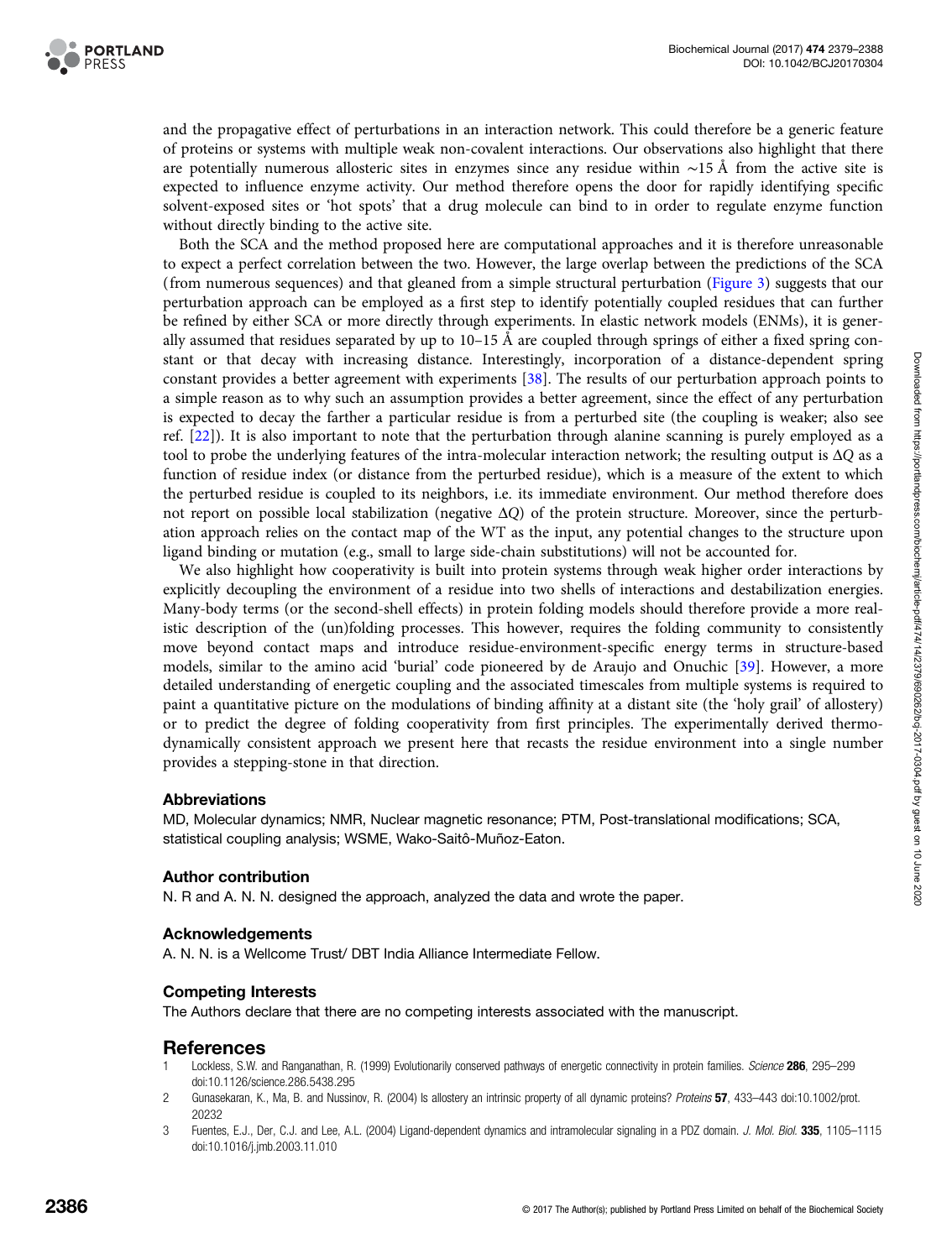

- <span id="page-8-0"></span>4 Whitten, S.T., Garcia-Moreno E., B. and Hilser, V.J. (2005) Local conformational fluctuations can modulate the coupling between proton binding and global structural transitions in proteins. Proc. Natl. Acad. Sci. U.S.A. 102, 4282-4287 doi:[10.1073/pnas.0407499102](http://dx.doi.org/doi:10.1073/pnas.0407499102)
- 5 Liu, T., Whitten, S.T. and Hilser, V.J. (2006) Ensemble-based signatures of energy propagation in proteins: a new view of an old phenomenon. Proteins 62, 728–738 doi:[10.1002/prot.20749](http://dx.doi.org/doi:10.1002/prot.20749)
- 6 Tzeng, S.-R. and Kalodimos, C.G. (2011) Protein dynamics and allostery: an NMR view. Curr. Opin. Struct. Biol. 21, 62–67 doi[:10.1016/j.sbi.2010.10.](http://dx.doi.org/doi:10.1016/j.sbi.2010.10.007) [007](http://dx.doi.org/doi:10.1016/j.sbi.2010.10.007)
- 7 McLaughlin, Jr, R.N., Poelwijk, F.J., Raman, A., Gosal, W.S. and Ranganathan, R. (2012) The spatial architecture of protein function and adaptation. Nature 491, 138-142 doi[:10.1038/nature11500](http://dx.doi.org/doi:10.1038/nature11500)
- 8 Motlagh, H.N. and Hilser, V.J. (2012) Agonism/antagonism switching in allosteric ensembles. Proc. Natl. Acad. Sci. U.S.A. 109, 4134-4139 doi:[10.](http://dx.doi.org/doi:10.1073/pnas.1120519109) [1073/pnas.1120519109](http://dx.doi.org/doi:10.1073/pnas.1120519109)
- 9 Monod, J., Wyman, J. and Changeux, J.-P. (1965) On the nature of allosteric transitions: a plausible model. J. Mol. Biol. 12, 88-118 doi[:10.1016/](http://dx.doi.org/doi:10.1016/S0022-2836(65)80285-6) [S0022-2836\(65\)80285-6](http://dx.doi.org/doi:10.1016/S0022-2836(65)80285-6)
- 10 Koshland, Jr, D.E., Némethy, G. and Filmer, D. (1966) Comparison of experimental binding data and theoretical models in proteins containing subunits. Biochemistry 5, 365–385 doi:[10.1021/bi00865a047](http://dx.doi.org/doi:10.1021/bi00865a047)
- 11 Cooper, A. and Dryden, D.T.F. (1984) Allostery without conformational change: a plausible model. Eur. Biophys. J. 11, 103–109 doi[:10.1007/](http://dx.doi.org/doi:10.1007/BF00276625) [BF00276625](http://dx.doi.org/doi:10.1007/BF00276625)
- 12 Fodor, A.A. and Aldrich, R.W. (2004) On evolutionary conservation of thermodynamic coupling in proteins. J. Biol. Chem. 279, 19046–19050 doi[:10.](http://dx.doi.org/doi:10.1074/jbc.M402560200) [1074/jbc.M402560200](http://dx.doi.org/doi:10.1074/jbc.M402560200)
- 13 Liu, Z., Chen, J. and Thirumalai, D. (2009) On the accuracy of inferring energetic coupling between distant sites in protein families from evolutionary imprints: illustrations using lattice model. Proteins 77, 823-831 doi:[10.1002/prot.22498](http://dx.doi.org/doi:10.1002/prot.22498)
- 14 DuBay, K.H., Bowman, G.R. and Geissler, P.L. (2015) Fluctuations within folded proteins: implications for thermodynamic and allosteric regulation. Acc. Chem. Res. 48, 1098–1105 doi:[10.1021/ar500351b](http://dx.doi.org/doi:10.1021/ar500351b)
- 15 Doshi, U., Holliday, M.J., Eisenmesser, E.Z. and Hamelberg, D. (2016) Dynamical network of residue–residue contacts reveals coupled allosteric effects in recognition, catalysis, and mutation. Proc. Natl. Acad. Sci. U.S.A. 113, 4735-4740 doi:[10.1073/pnas.1523573113](http://dx.doi.org/doi:10.1073/pnas.1523573113)
- 16 Bahar, I., Erman, B., Haliloglu, T. and Jernigan, R.L. (1997) Efficient characterization of collective motions and interresidue correlations in proteins by low-resolution simulations. Biochemistry 36, 13512-13523 doi[:10.1021/bi971611f](http://dx.doi.org/doi:10.1021/bi971611f)
- 17 Zheng, W., Brooks, B.R. and Thirumalai, D. (2006) Low-frequency normal modes that describe allosteric transitions in biological nanomachines are robust to sequence variations. Proc. Natl. Acad. Sci. U.S.A. 103, 7664-7669 doi:[10.1073/pnas.0510426103](http://dx.doi.org/doi:10.1073/pnas.0510426103)
- 18 Haliloglu, T. and Bahar, I. (2015) Adaptability of protein structures to enable functional interactions and evolutionary implications. Curr. Opin. Struct. Biol. 35, 17–23 doi[:10.1016/j.sbi.2015.07.007](http://dx.doi.org/doi:10.1016/j.sbi.2015.07.007)
- 19 Naganathan, A.N. and Muñoz, V. (2010) Insights into protein folding mechanisms from large scale analysis of mutational effects. Proc. Natl. Acad. Sci. U.S.A. 107, 8611–8616 doi[:10.1073/pnas.1000988107](http://dx.doi.org/doi:10.1073/pnas.1000988107)
- 20 Naganathan, A.N. (2012) Predictions from an Ising-like statistical mechanical model on the dynamic and thermodynamic effects of protein surface electrostatics. J. Chem. Theory Comput. 8, 4646–4656 doi[:10.1021/ct300676w](http://dx.doi.org/doi:10.1021/ct300676w)
- 21 Xiao, S., Patsalo, V., Shan, B., Bi, Y., Green, D.F. and Raleigh, D.P. (2013) Rational modification of protein stability by targeting surface sites leads to complicated results. Proc. Natl. Acad. Sci. U.S.A. 110, 11337–11342 doi[:10.1073/pnas.1222245110](http://dx.doi.org/doi:10.1073/pnas.1222245110)
- 22 Rajasekaran, N., Suresh, S., Gopi, S., Raman, K. and Naganathan, A.N. (2017) A general mechanism for the propagation of mutational effects in proteins. Biochemistry 56, 294–305 doi[:10.1021/acs.biochem.6b00798](http://dx.doi.org/doi:10.1021/acs.biochem.6b00798)
- 23 Wako, H. and Saitô, N. (1978) Statistical mechanical theory of the protein conformation. II. Folding pathway for protein. J. Phys. Soc. Japan 44, 1939–1945 doi:[10.1143/JPSJ.44.1939](http://dx.doi.org/doi:10.1143/JPSJ.44.1939)
- 24 Muñoz, V. and Eaton, W.A. (1999) A simple model for calculating the kinetics of protein folding from three-dimensional structures. Proc. Natl. Acad. Sci. U.S.A. 96, 11311–11316 doi[:10.1073/pnas.96.20.11311](http://dx.doi.org/doi:10.1073/pnas.96.20.11311)
- 25 Plotkin, S.S., Wang, J. and Wolynes, P.G. (1997) Statistical mechanics of a correlated energy landscape model for protein folding funnels. J. Chem. Phys. **106**, 2932-2948 doi:[10.1063/1.473355](http://dx.doi.org/doi:10.1063/1.473355)
- 26 Hilser, V.J., Dowdy, D., Oas, T.G. and Freire, E. (1998) The structural distribution of cooperative interactions in proteins: analysis of the native state ensemble. Proc. Natl. Acad. Sci. U.S.A. 95, 9903–9908 doi[:10.1073/pnas.95.17.9903](http://dx.doi.org/doi:10.1073/pnas.95.17.9903)
- 27 Shimizu, S. and Chan, H.S. (2002) Anti-cooperativity and cooperativity in hydrophobic interactions: three-body free energy landscapes and comparison with implicit-solvent potential functions for proteins. Proteins 48, 15-30 doi:[10.1002/prot.10108](http://dx.doi.org/doi:10.1002/prot.10108)
- 28 Sadqi, M., Fushman, D. and Muñoz, V. (2006) Atom-by-atom analysis of global downhill protein folding. Nature 442, 317-321 doi[:10.1038/](http://dx.doi.org/doi:10.1038/nature04859) [nature04859](http://dx.doi.org/doi:10.1038/nature04859)
- 29 Sborgi, L., Verma, A., Piana, S., Lindorff-Larsen, K., Cerminara, M., Santiveri, C.M. et al. (2015) Interaction networks in protein folding via atomic-resolution experiments and long-time-scale molecular dynamics simulations. J. Am. Chem. Soc. 137, 6506–6516 doi[:10.1021/jacs.5b02324](http://dx.doi.org/doi:10.1021/jacs.5b02324)
- 30 Naganathan, A.N. (2013) A rapid, ensemble and free energy based method for engineering protein stabilities. J. Phys. Chem. B 117, 4956–4964 doi:[10.1021/jp401588x](http://dx.doi.org/doi:10.1021/jp401588x)
- 31 Rajasekaran, N., Gopi, S., Narayan, A. and Naganathan, A.N. (2016) Quantifying protein disorder through measures of excess conformational entropy. J. Phys. Chem. B 120, 4341-4350 doi[:10.1021/acs.jpcb.6b00658](http://dx.doi.org/doi:10.1021/acs.jpcb.6b00658)
- 32 Lin, Y.-S., Hsu, W.-L., Hwang, J.-K. and Li, W.-H. (2007) Proportion of solvent-exposed amino acids in a protein and rate of protein evolution. Mol. Biol. Evol. 24, 1005–1011 doi:[10.1093/molbev/msm019](http://dx.doi.org/doi:10.1093/molbev/msm019)
- 33 Reynolds, K.A., McLaughlin, R.N. and Ranganathan, R. (2011) Hot spots for allosteric regulation on protein surfaces. Cell 147, 1564–1575 doi:[10.](http://dx.doi.org/doi:10.1016/j.cell.2011.10.049) [1016/j.cell.2011.10.049](http://dx.doi.org/doi:10.1016/j.cell.2011.10.049)
- 34 Zhang, J., Petit, C.M., King, D.S. and Lee, A.L. (2011) Phosphorylation of a PDZ domain extension modulates binding affinity and interdomain interactions in postsynaptic density-95 (PSD-95) protein, a membrane-associated guanylate kinase (MAGUK). J. Biol. Chem. 286, 41776–41785 doi[:10.](http://dx.doi.org/doi:10.1074/jbc.M111.272583) [1074/jbc.M111.272583](http://dx.doi.org/doi:10.1074/jbc.M111.272583)